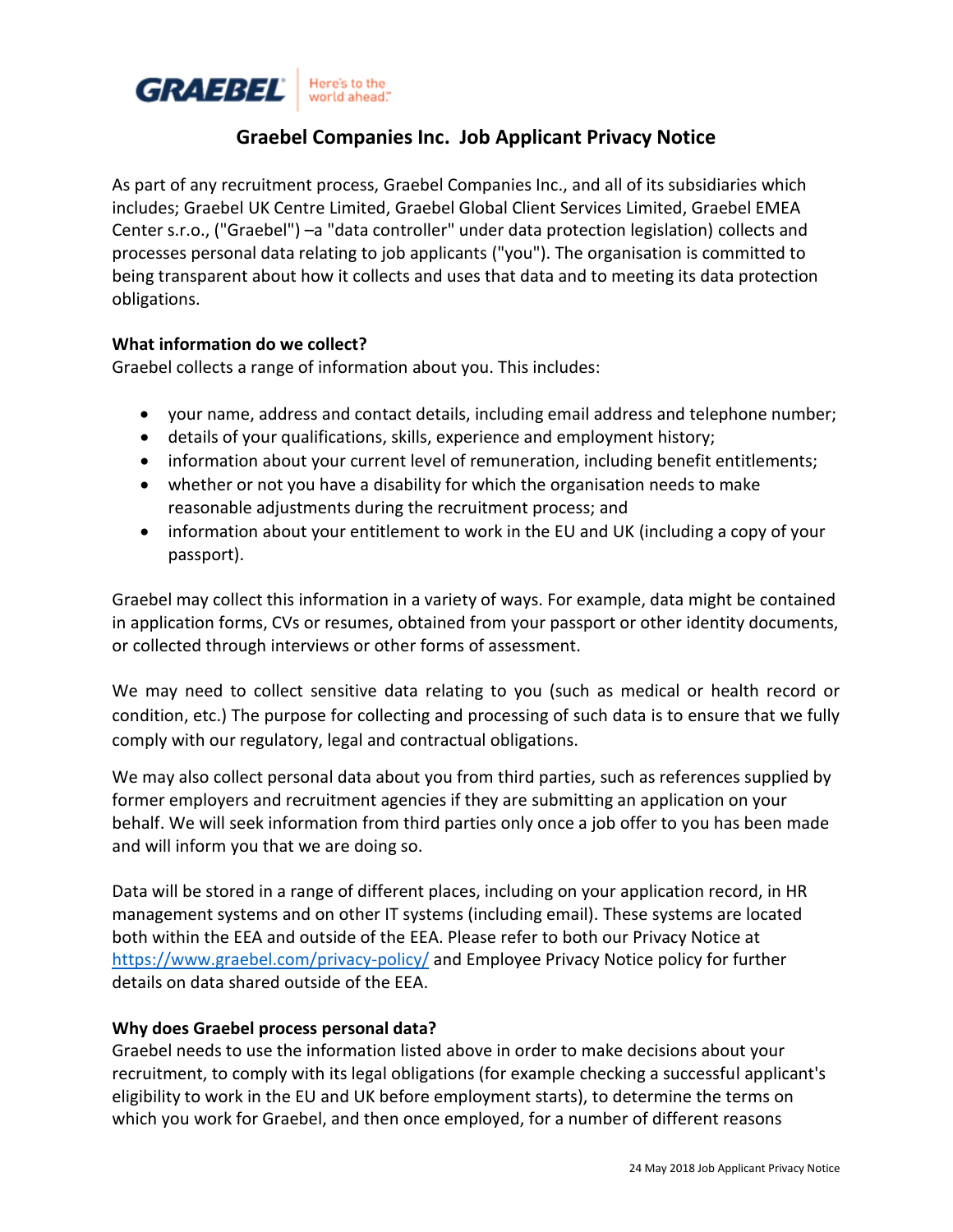relating to performing the Company's contract with you and complying with its legal obligations etc. Please see Graebel's Employee Privacy Notice for more information [https://www.graebel.com/privacy-policy/.](https://www.graebel.com/privacy-policy/)

Graebel has a legitimate interest in processing personal data during the recruitment process and for keeping records of the process. Processing data from job applicants allows us to manage the recruitment process, assess and confirm a candidate's suitability for employment and decide to whom to offer a job. We may also need to process data from job applicants to respond to and defend against legal claims.

Graebel may process special categories of data, such as information about ethnic origin, sexual orientation or religion or belief, to monitor recruitment statistics for the purposes of equal opportunities monitoring. We may also collect information about whether or not applicants are disabled to make reasonable adjustments for candidates who have a disability. We process such information to carry out its obligations and exercise specific rights in relation to employment.

If your application is unsuccessful, Graebel may keep your personal data on file in case there are future employment opportunities for which you may be suited. We will ask for your consent before it keeps your data for this purpose and you are free to withdraw your consent at any time.

If your application is successful, and you become employed/appointed to Graebel, then please refer to Graebel's Employee Privacy Notice for further information about data processing/use during employment.

## **Who has access to data?**

Your information may be shared internally for the purposes of the recruitment exercise. This includes members of the HR and recruitment team, interviewers involved in the recruitment process, managers in the business area with a vacancy and IT staff if access to the data is necessary for the performance of their roles.

We will not share your data with third parties, unless your application for employment is successful and we make you an offer of employment. We will then share your data with former employers to obtain references for you and employment background check providers to obtain necessary pre-employment screening

All our third-party service providers (including recruitment agencies and background check agencies), are required to take appropriate security measures to protect your personal information in line with our policies. Where we are providing your data to a background check agency for example, we will only permit them to process your personal data for specified purposes and in accordance with our instructions.